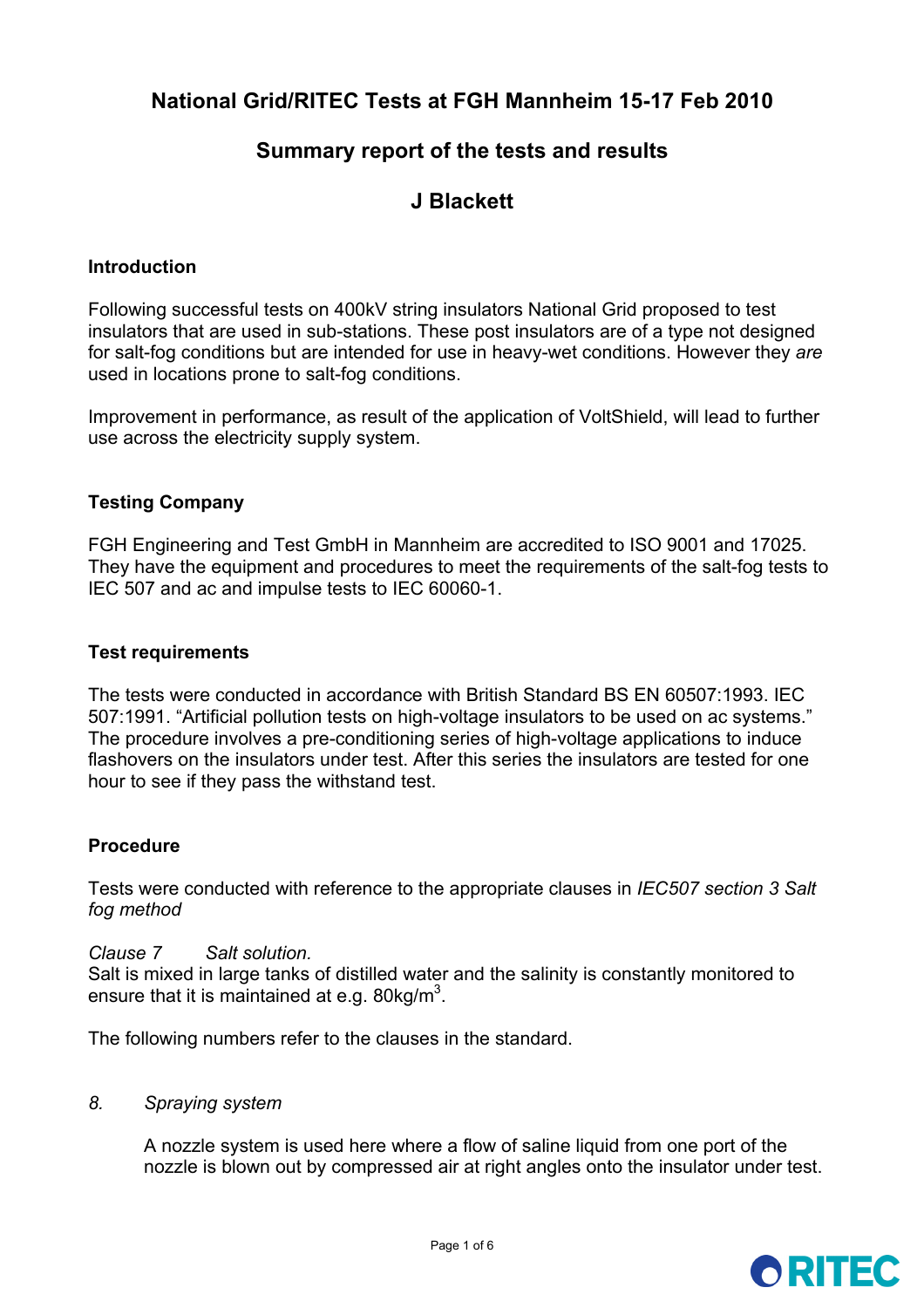The post insulators tested here had a number of nozzles mounted vertically some distance from it. This ensured an even distribution of simulated salt-fog over the test piece.

#### *9. Conditions before test*

Although it was a cold day outside the test building the temperature inside was within that prescribed in the standard (between 5ºC and 40ºC)

#### *10. Preconditioning Process*

The insulator under test was subjected to the salt-fog spray and high voltages. The voltage was held at the reference level for up to 20 minutes.

If no flashover occurred then the voltage was raised in steps of 10% every 5 minutes until flashover did occur.

If a flashover occurred then the voltage was raised quickly to 90% of the reference level.

The voltage was then increased in 5% steps every 5 minutes until flashover occurred.

This process was repeated 8 times.

Detailed results show that the conditioning flashover level was up to ½million volts for the treated insulators. This is twice their operating voltage. The fog was cleared and the insulator was washed-down with tap water in p reparation for the withstand test.

*11. Withstand test* 

The object of the test was to confirm the specified withstand salinity of the insulator at the specified test voltage.

We have received test results. (see Table 1 overleaf)

The two salinities selected for the tests (80kg/m<sup>3</sup> and 160kg/m<sup>3</sup>) are the most onerous.

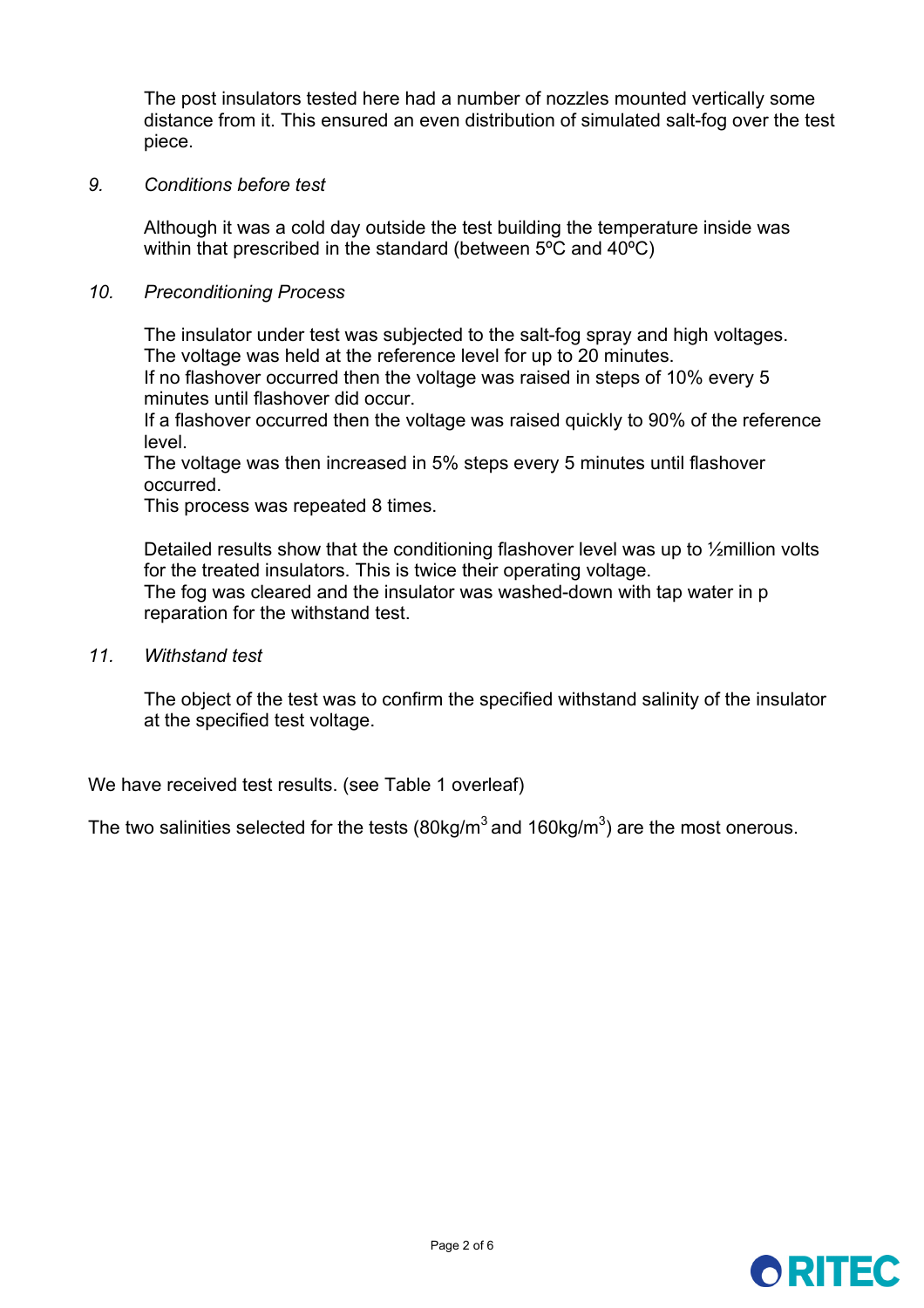# **Results**

Results of the tests are given on Table 1 from FGH.

## *Table 1: Test Results*

| Test<br>sample   | <b>Salinity</b>       |                                  | First<br>test sequence |                  | Second<br>test sequence   |                  | <b>Third</b>                 |                  |
|------------------|-----------------------|----------------------------------|------------------------|------------------|---------------------------|------------------|------------------------------|------------------|
|                  |                       |                                  |                        |                  |                           |                  | test sequence                |                  |
|                  |                       |                                  | Salt fog               | Heavy<br>wetting | Salt fog                  | Heavy<br>wetting | Salt fog                     | Heavy<br>wetting |
| <b>Untreated</b> | 160 kg/ $m3$          | Test result,                     | Passed                 | Passed           | Failed                    | Passed           | Failed                       | Passed           |
|                  |                       | Highest leakage<br>current value | 1860 mA                | 91 mA            | Flashover<br>after 32 min | 172 mA           | Flashover<br>after 11<br>min | 158 mA           |
|                  |                       | Remarks                          |                        |                  |                           |                  |                              |                  |
| <b>Treated 1</b> | 80 kg/ $m3$           | Test result,                     | Passed                 | Passed           | Passed                    | Passed           | Passed                       | Passed           |
|                  |                       | Highest leakage<br>current value | 146 mA                 | 98 mA            | 253 mA                    | 147 mA           | 372 mA                       | 150 mA           |
|                  |                       | Remarks                          |                        |                  |                           |                  |                              |                  |
| <b>Treated 2</b> | 160 kg/m <sup>3</sup> | Test result.                     | Passed                 | Passed           | Passed                    | Passed           | Passed                       | Passed           |
|                  |                       | Highest leakage<br>current value | 300 mA                 | 113 mA           | 556 mA                    | 177 mA           | 750 mA                       | 310 mA           |
|                  |                       | Remarks                          |                        |                  |                           |                  |                              |                  |

## **Comments on the results**

No failures occurred with the untreated insulators at the higher salinity of  $160 \text{kg/m}^3$ . The untreated insulators failed at both 80kg/m<sup>3</sup> and 160kg/m<sup>3</sup>.

# **OTHER TESTS**

The post insulators were subjected to the same lightning impulse, ac and switching impulse tests that were performed on the 400kV overhead-line insulator-strings at NaREC High Voltage laboratory.

## *Tests performed*

Lightning impulse withstand voltage test to 1425kV Power frequency withstand voltage dry test to 680kV Power frequency wet withstand test to 630kV Switching Impulse wet test to 1050kV

#### *Results*

The certified results show that the treated insulators passed all of these test requirements.

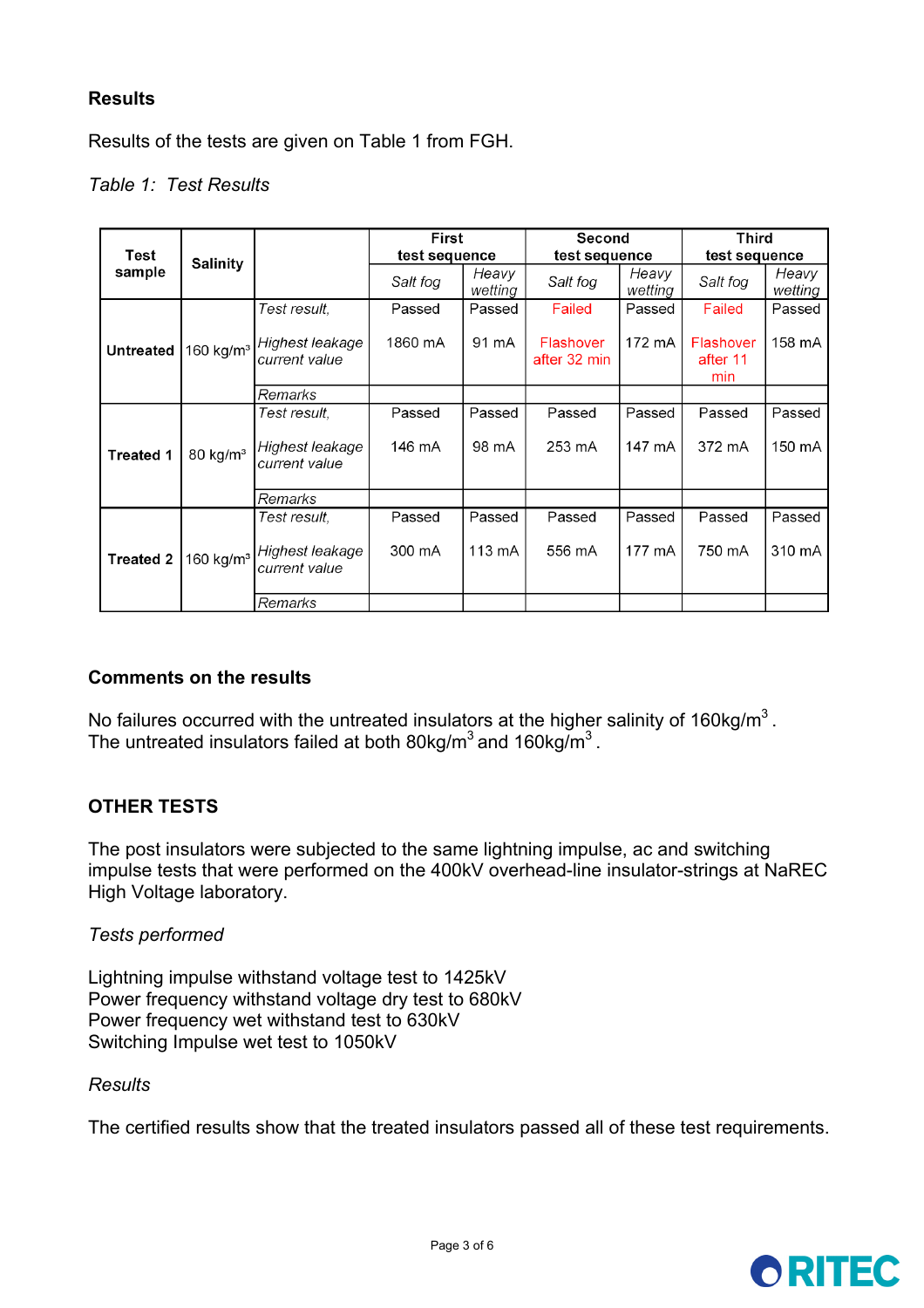## **Conclusion**

The salt-fog performance of 400kV post insulators to IEC 507 is enhanced after the application of VoltShield.

The performance under lighting impulse, alternating voltage and wet switching impulses of VoltShield-treated post insulators meet the requirements of IEC 60060-1.

# **ORITEC**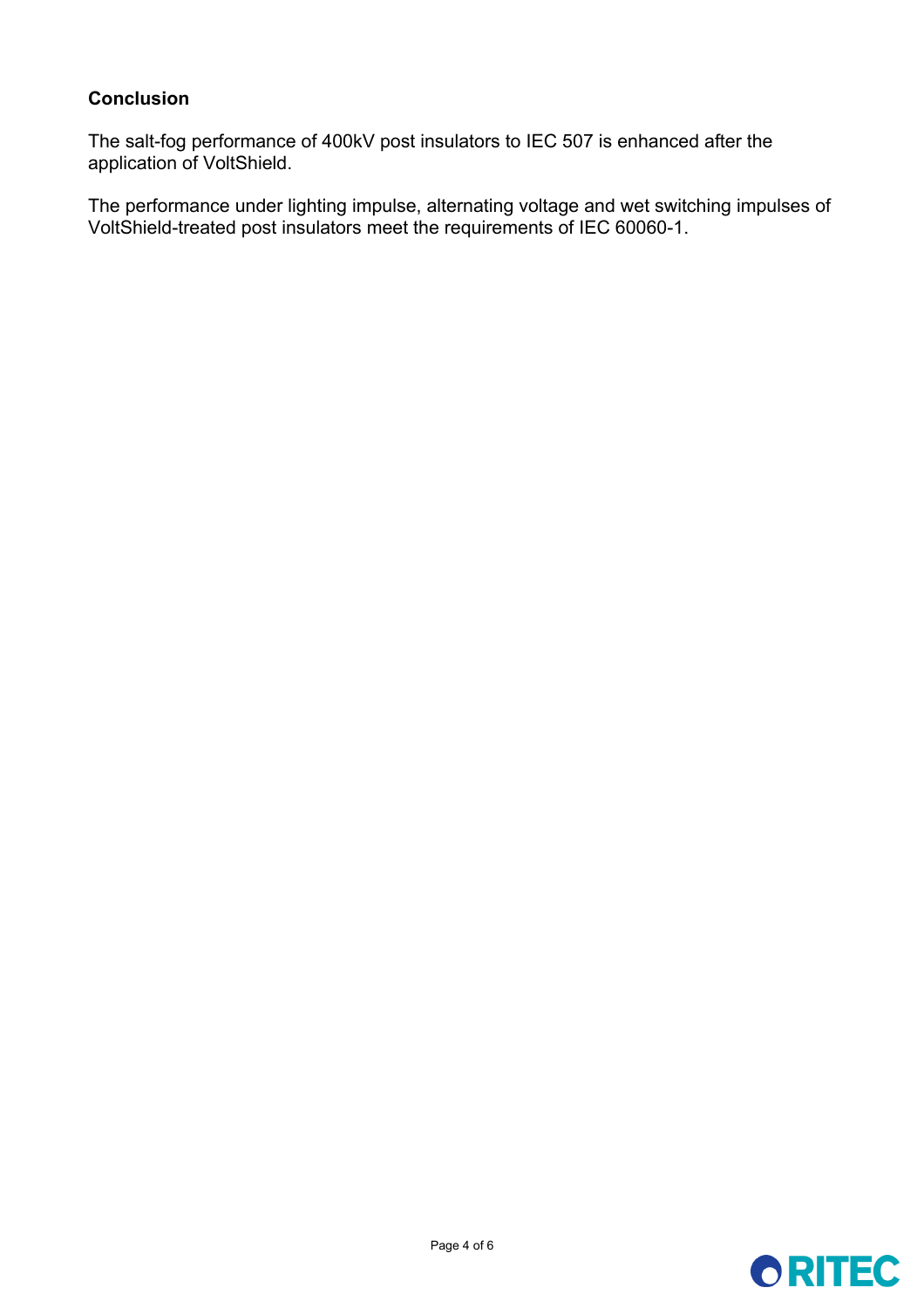# **APPENDIX**

Insulators used on high voltage transmission and distribution systems are subjected to severe atmospheric conditions. Electrically conducting rain or salt-fog results in flashovers, short-circuits and power follow-through leading to blackouts. The cost is astronomical. Anything that can improve the performance of insulators to limit the damage must be tried. Various shapes have been devised to increase the "creepage" distance over the surface of insulators.

Fig. 1 shows the cross section of different attempts at improving insulators.

- a. Equal sheds to lengthen the insulation path.
- b. Unequal sheds to increase the path and also to improve performance in wet conditions where the upper shed "protects" the shorter shed and the underside may remain dry.
- c. Equal but with more shallow fog-resistant sheds.
- d. Equal but with deep protective sheds. These are used in salt-fog conditions.



*Fig .1: Common re-entrant profiles of insulators. None of these common shapes can be made by pressing or moulding, in porcelain. Sections must be made and stuck-up, or shapes must be turned* 



*Fig. 2: Profile of the insulator tested*